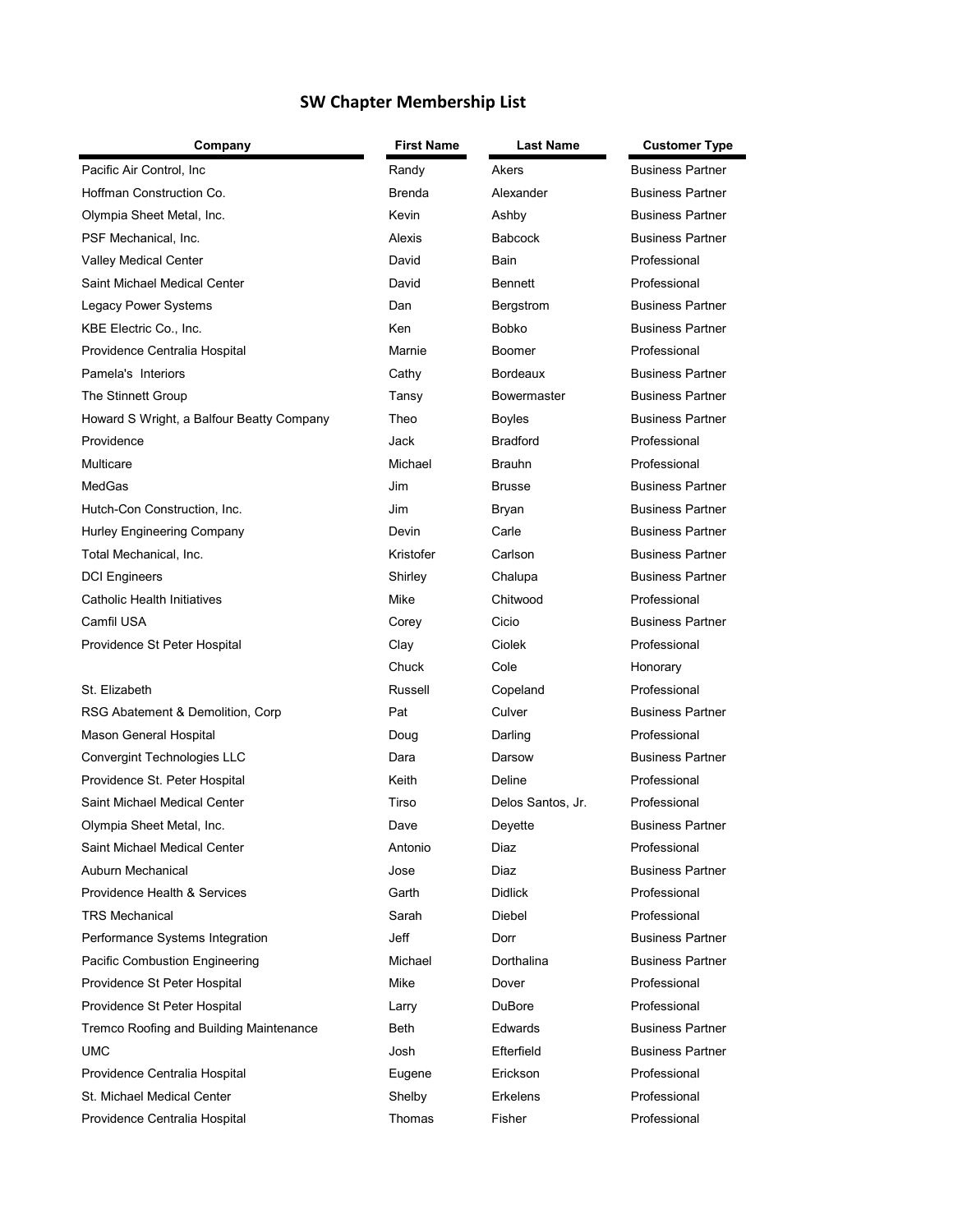| Good Shepherd Medical Center             | Jacob     | Flemmer         | Professional            |
|------------------------------------------|-----------|-----------------|-------------------------|
| <b>Colvos Construction</b>               | Scott     | Fletcher        | <b>Business Partner</b> |
| <b>Fulcrum Environmental Consulting</b>  | Avery     | Foltz           | <b>Business Partner</b> |
| Providence Centralia Hospital            | Darrall   | Forrester       | Professional            |
| Cumming Corp.                            | William   | <b>Foulkes</b>  | Professional            |
| Servpro of Puyallup/Auburn               | Robert    | France          | <b>Business Partner</b> |
| <b>Olympic Medical Center</b>            | Jason     | Francis         | Professional            |
| Rice Fergus Miller                       | lvi       | Gabales         | <b>Business Partner</b> |
| Harrison Medical Center                  | Robert    | Gaughan         | Professional            |
| Seattle Children's Hospital and Research | Jesse     | Giordano        | Professional            |
| <b>St. Michael Medical Center</b>        | Alex      | Graham          | Professional            |
| Saint Michael Medical Center             | Michael   | Hall            | Professional            |
| Degenkolb                                | Jorn      | Halle           | <b>Business Partner</b> |
| Providence Centralia Hospital            | Chris     | Hansen          | Professional            |
| Extra Effort Consulting & Supply, LLC    | Ken       | Henschel        | <b>Business Partner</b> |
| Clark Kjos Architects                    | Alex      | Hill            | <b>Business Partner</b> |
| Multicare Health Systems                 | Derek     | Howard          | Professional            |
| PCL.                                     | Joshua    | Hunter          | <b>Business Partner</b> |
| <b>Harrison Medical Center</b>           | Michael   | Huston          | Professional            |
| Hutch-Con Construction, Inc.             | Ron       | Hutchinson      | <b>Business Partner</b> |
| <b>Pence Construction</b>                | Ted       | Jacobsen        | <b>Business Partner</b> |
| FS Medical Technology                    | Gabriel   | Jaimes          | <b>Business Partner</b> |
| MulitCare Health Systems                 | Gar       | Johnson         | Professional            |
| Total Mechanical, Inc.                   | Creighton | Kearns          | <b>Business Partner</b> |
| <b>TRS Mechanical</b>                    | Erin      | Killian         | <b>Business Partner</b> |
| <b>Summit Pacific Medical Center</b>     | DonnLee   | KiviAasen       | Professional            |
| <b>PCS Structural Solutions</b>          | Jeffrey   | Klein           | <b>Business Partner</b> |
| St. Michael Medical Center               | Larry     | Knudsen         | Professional            |
| CHI Franciscan                           | Chris     | <b>Kreifels</b> | Professional            |
| Capital Medical Center                   | Jeff      | Kruger          | Professional            |
| Soderstrom Architects                    | Teresa    | Kruse           | <b>Business Partner</b> |
| St. Michael Medical Center               | Noly      | Labastida       | Professional            |
| <b>Bates Technical College</b>           | Cameron   | LaFreniere      | Professional            |
| Providence Centralia Hospital            | Jake      | Lauster         | Professional            |
| Rice Fergus Miller Architecture          | Gena      | Lee             | <b>Business Partner</b> |
| <b>Olympic Medical Center</b>            | Rockie    | Lee             | Professional            |
| Providence                               | Nathan    | Lewis           | Professional            |
| Providence St Peter Hospital             | Damian    | Longmire        | Professional            |
| Hermanson Company                        | Leigh     | MacKenzie       | <b>Business Partner</b> |
| Providence St. Peters Hospital           | Carl      | Mantegna        | Professional            |
| Spartan Services, Inc.                   | Mason     | McCleary        | <b>Business Partner</b> |
| AHBL, Inc.                               | Andrew    | McEachern       | <b>Business Partner</b> |
| <b>Pence Construction</b>                | Marc      | Monaghan        | <b>Business Partner</b> |
| Power Systems West                       | Kimberly  | <b>Myers</b>    | <b>Business Partner</b> |
| AHBL, Inc.                               | David     | Nason           | <b>Business Partner</b> |
| Saint Michael Medical Center             | Michael   | <b>Neilson</b>  | Professional            |
| <b>BeaconMedaes</b>                      | Kelly     | Nelson          | <b>Business Partner</b> |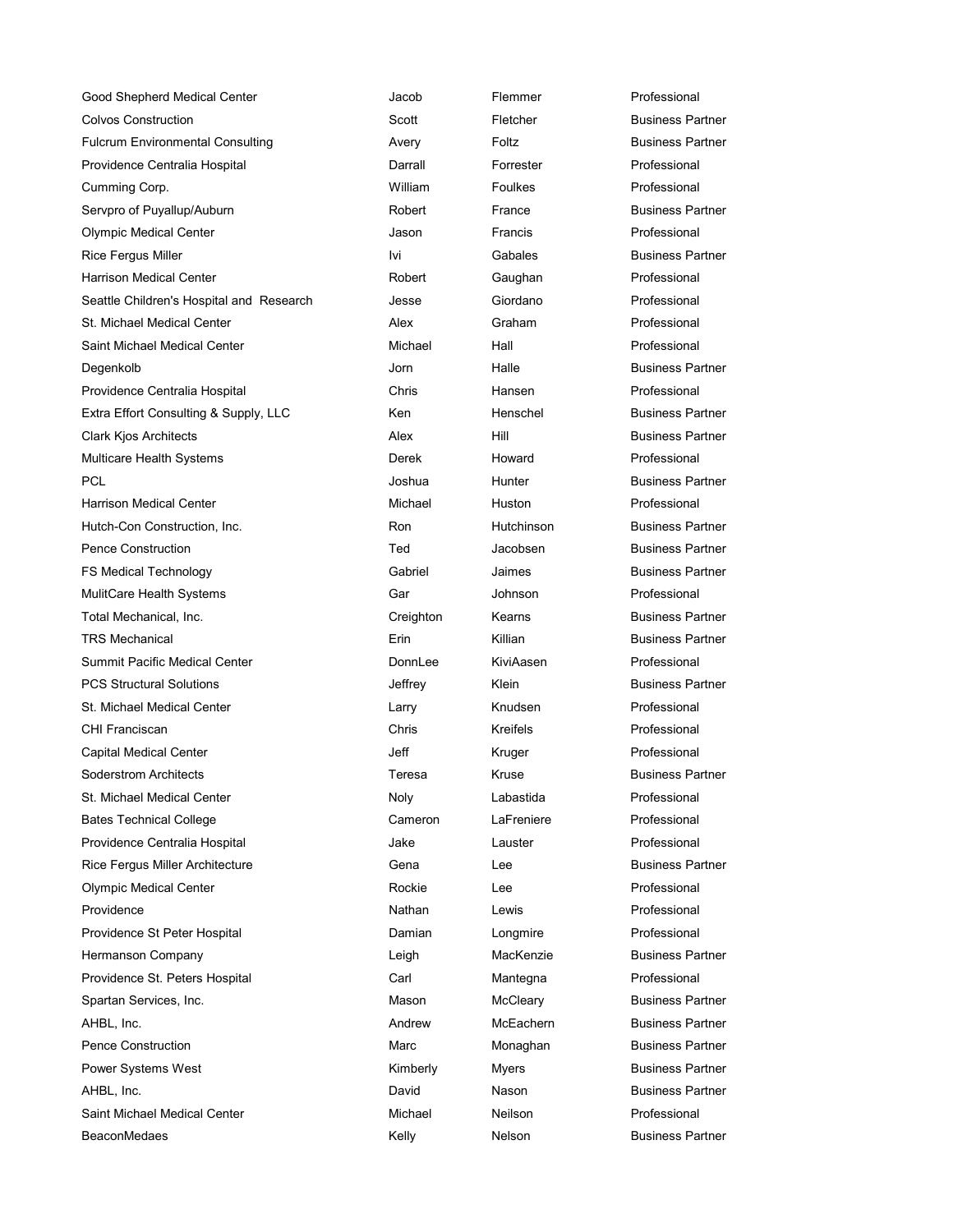Catholic Health Initiatives **Richard** Richard Newton **Newton** Professional St. Elizabeth Scott Nickels Professional Naval Hospital Oak Harbor **Michael Connell Connell** Professional O'Donnell Professional Jefferson Healthcare Chris O'Higgins Professional Mason Health Patrick ONeil Professional JRJ Architects, LLC **Architects**, LLC Matt **Matt** Ottinger Business Partner MultiCare Tacoma General **MultiCare Tacoma General** Jeff **Panek Professional** PCS Structural Solutions Todd Parke, S.E. Business Partner Mason General Hospital **Mason** Jason Pearson Pearson Professional MacDonald Miller Facility Solutions **Reagan** Perry **Perry Business Partner** Camfil, USA **Camfil**, USA **Camfil**, USA **Reserves Partner Camfil**, USA **Camfil**, USA PCS Structural Solution **Business Partner** Brian Brian Phair Business Partner Providence St Peter Hospital **Kasia** Kasia Pilchowski-Meyer Professional Seattle Childrens **Bruce Bruce** Price **Professional** Providence St Peter Hospital **Communist Creation** Gregory Pries Professional Professional Flo Hawks **Steve** Redford Business Partner Providence St Peter Hospital **Michael** Michael Reed **Reed** Professional St Joseph Medical Center **Material Center Accord Center Accord Center** Janie Resop **Resort Professional** Inpro Corporation **Sandy** Rice **Business Partner Corporation Sandy** Rice **Rice** Business Partner Ardex Engineered Cements **Article Engineered Cements Don** Richards Business Partner Neudorfer Engineers, inc. The Control of Maury Maury Rose Research Business Partner St. Michael Medical Center **Ack Acknowledge Center Center Center According Center Center Center According Professional** Interface Engineering **Interface Engineering** Sattem **Sattem** Sattem Business Partner Saint Michael Medical Center **David** David Schmeller **Professional** Puget Sound Energy **Chantal Sconzo** Business Partner Multicare Health Systems **Gary** Gary Shaw Shaw Inactive Chaparral Fixtures **Chaparral Fixtures** Chaparral Fixtures **Chaparral Fixtures Chaparral Fixtures Chaparral** Fixtures **Chaparral** Fixtures **Chaparral** Fixtures **Chaparral** Fixtures **Chaparral** Fixtures **Chaparral** Fixt Providence Centralia Hospital **Bob** Bob Silveira **Bob** Silveira Professional Blue Architecture LLC **Alma** Sisk Business Partner Summit Pacific Medical Center **Cavan** Cavan Smith Smith Professional Saint Michael Medical Center **Sean** Sean Sparkman **Sparkman** Professional Air Management Solutions LLC and Christian Stimmel Business Partner Sunbelt Rentals **Sunbelt Rentals Jordan** Talley **Communist Partner** Business Partner CLARK // K J O S ARCHITECTS, LLC Ben Taylor Business Partner Providence St Peter Hospital **National Carol Carol Carol Professional** Professional Multicare Health Systems The Tim Tihung Professional Time Thung Professional Providence St. Peter Hospital **Ron** Ron Tofte **Professional** Ron Tofte **Professional** Krazan & Associates, Inc. The Control of Chine Control Diane Control Vandewall Business Partner Harbor Regional Health **Roland** Roland Waldo **Professional** Summit Pacific Medical Center **Acknowledge Contract Center** Kayla Webb **Professional** Rice Fergus Miller Inc. The State State Business Partner Business Partner St. Michael Medical Center **Randal** Weisbarth Professional Professional Randal Weisbarth Professional Cochran Lisa Welcome Business Partner Absher Construction Co. The Construction Co. All Richard Wells Business Partner JRJ Architects, LLC **Tom** Wesel Business Partner

A-Tech Consulting Inc. **Conan** Conan Williams Business Partner

Charles Westerholm Business Partner